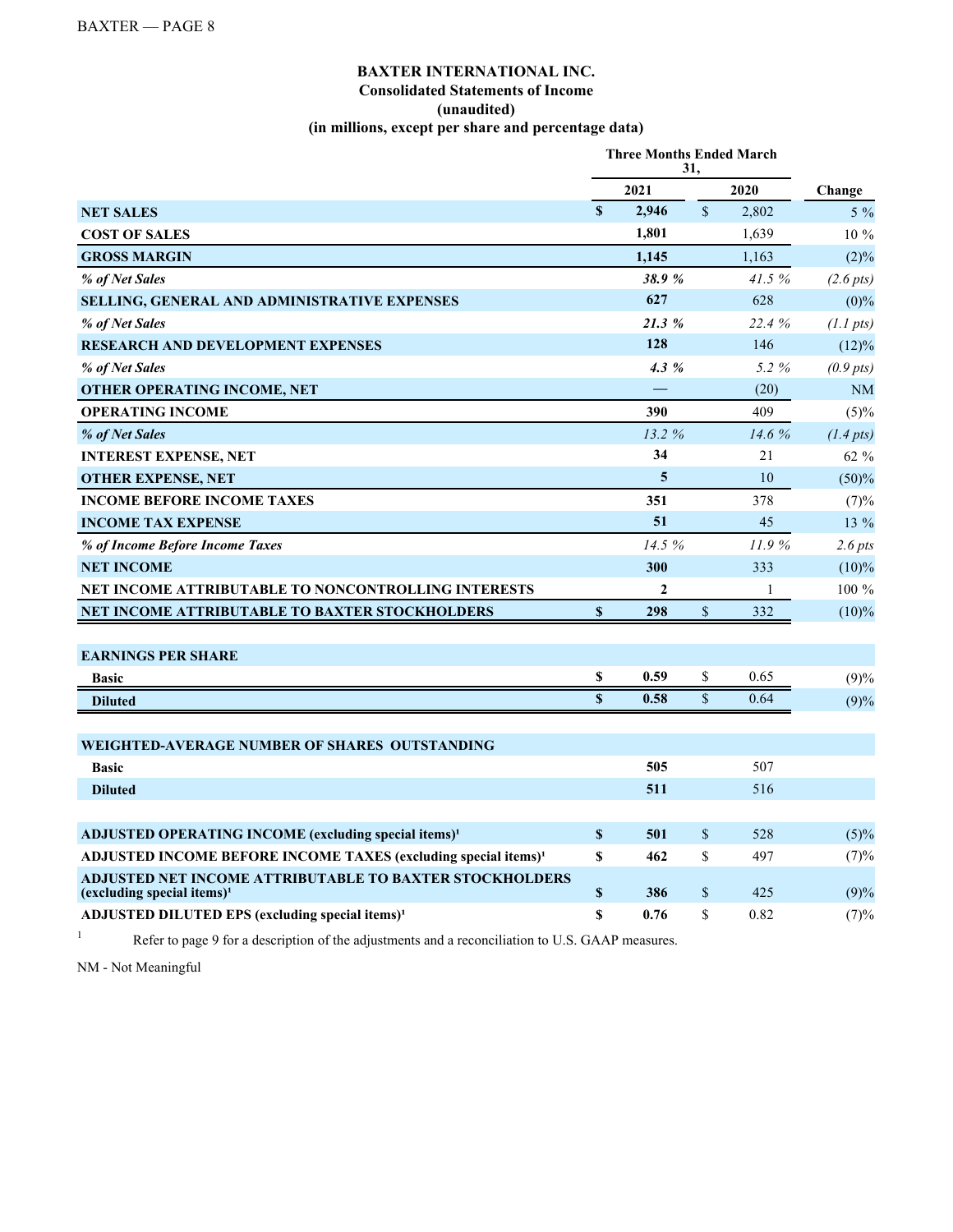## **BAXTER INTERNATIONAL INC. Description of Adjustments and Reconciliation of U.S. GAAP to Non-GAAP Measures (unaudited, in millions)**

The company's U.S. GAAP results for the three months ended March 31, 2021 included special items which impacted the U.S. GAAP measures as follows:

|                                                                                                                | Gross<br>Margin | Selling,<br>General and<br>Administrative<br>Expenses |              | Research and<br>Development<br>Expenses | Other<br>Operating<br>Income, Net | Operating<br>Income | Income<br>Before<br>Income<br>Taxes | Income<br>Tax<br>Expense |          | Net<br>Income | Net Income<br>Attributable<br>to Baxter<br>Stockholders | Diluted<br>Earnings<br>Per Share |
|----------------------------------------------------------------------------------------------------------------|-----------------|-------------------------------------------------------|--------------|-----------------------------------------|-----------------------------------|---------------------|-------------------------------------|--------------------------|----------|---------------|---------------------------------------------------------|----------------------------------|
| <b>Reported</b>                                                                                                | \$1,145         | \$<br>627                                             | $\mathbf{s}$ | 128                                     |                                   | 390                 | 351                                 | \$<br>51                 | <b>S</b> | 300           | \$<br>298                                               | 0.58                             |
| Reported percent of net sales (or<br>percent of income before income taxes<br>for income tax expense)          | 38.9 %          | 21.3 %                                                |              | 4.3 $%$                                 | $0.0 \%$                          | 13.2 %              | 11.9 %                              | 14.5 %                   |          | $10.2 \%$     | 10.1%                                                   |                                  |
| Intangible asset amortization <sup>1</sup>                                                                     | 64              |                                                       |              |                                         |                                   | 64                  | 64                                  | 12                       |          | 52            | 52                                                      | 0.10                             |
| Business optimization items <sup>2</sup>                                                                       | 21              | (6)                                                   |              |                                         |                                   | 27                  | 27                                  | 7                        |          | 20            | 20                                                      | 0.04                             |
| Acquisition and integration expenses <sup>3</sup>                                                              |                 | (1)                                                   |              |                                         |                                   |                     |                                     |                          |          |               |                                                         | 0.00                             |
| European medical devices regulation <sup>4</sup>                                                               | 8               |                                                       |              |                                         |                                   | 8                   | 8                                   | 2                        |          | 6             | 6                                                       | 0.01                             |
| Investigation and related costs <sup>5</sup>                                                                   |                 | (11)                                                  |              |                                         |                                   | 11                  | 11                                  |                          |          | 9             | 9                                                       | 0.02                             |
| <b>Adjusted</b>                                                                                                | 1,238           | 609                                                   |              | 128                                     |                                   | 501                 | 462                                 | 74                       | S        | 388           | 386                                                     | 0.76                             |
| Adjusted percent of net sales (or<br>adjusted percent of income before<br>income taxes for income tax expense) | 42.0 $%$        | 20.7 %                                                |              | 4.3 $%$                                 | $0.0 \%$                          | 17.0%               | 15.7%                               | 16.0%                    |          | 13.2 %        | 13.1 %                                                  |                                  |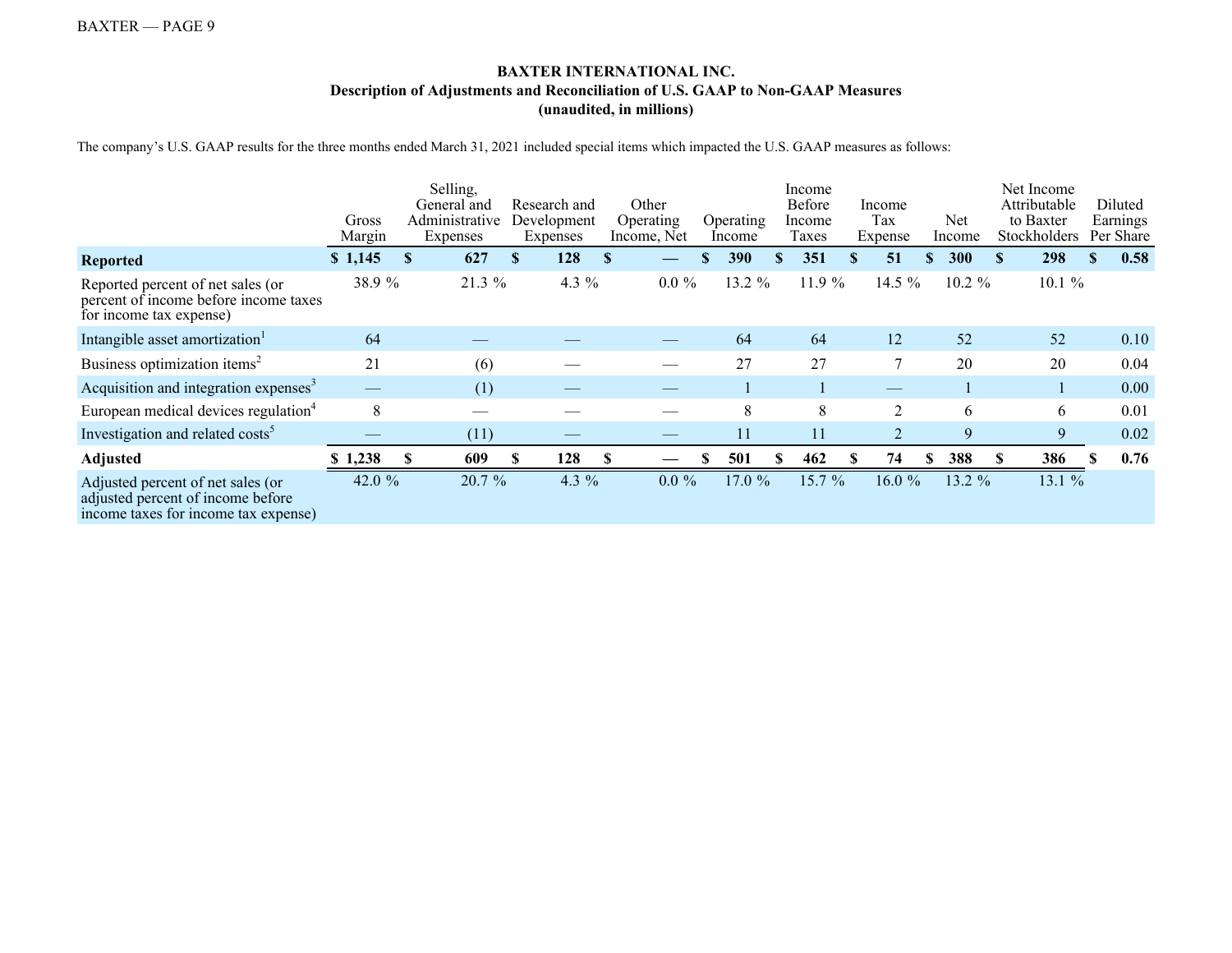The company's U.S. GAAP results for the three months ended March 31, 2020 included special items which impacted the U.S. GAAP measures as follows:

|                                                                                                                | Gross<br>Margin | Selling,<br>General and<br>Administrative<br>Expenses | Research and<br>Development<br>Expenses | Other<br>Operating<br>Income, Net | Operating<br>Income | Income<br>Before<br>Income<br>Taxes |   | Income<br>Tax<br>Expense | Net<br>Income  | Net Income<br>Attributable<br>to Baxter<br>Stockholders | Diluted<br>Earnings<br>Per<br>Share |
|----------------------------------------------------------------------------------------------------------------|-----------------|-------------------------------------------------------|-----------------------------------------|-----------------------------------|---------------------|-------------------------------------|---|--------------------------|----------------|---------------------------------------------------------|-------------------------------------|
| <b>Reported</b>                                                                                                | \$1,163         | 628<br>- \$                                           | 146<br><sup>\$</sup>                    | (20)<br>-S                        | 409<br><b>S</b>     | 378<br>\$                           | S | 45                       | 333<br>S       | 332<br><b>S</b>                                         | 0.64<br><sup>\$</sup>               |
| Reported percent of net sales (or<br>percent of income before income taxes<br>for income tax expense)          | 41.5 %          | 22.4 %                                                | 5.2 %                                   | (0.7)%                            | 14.6 %              | 13.5 %                              |   | 11.9 %                   | 11.9 %         | 11.8 %                                                  |                                     |
| Intangible asset amortization                                                                                  | 52              |                                                       |                                         |                                   | 52                  | 52                                  |   | 11                       | 41             | 41                                                      | 0.08                                |
| Business optimization items <sup>2</sup>                                                                       | 10              | (21)                                                  | (1)                                     | 17                                | 15                  | 15                                  |   | 3                        | 12             | 12                                                      | 0.02                                |
| Acquisition and integration expenses <sup>3</sup>                                                              | 7               | (3)                                                   | (21)                                    | 3                                 | 28                  | 28                                  |   | 6                        | 22             | 22                                                      | 0.04                                |
| European medical devices regulation <sup>4</sup>                                                               | 6               |                                                       |                                         |                                   | 6                   | 6                                   |   | $\overline{2}$           | $\overline{4}$ | $\overline{4}$                                          | 0.01                                |
| Investigation and related costs <sup>5</sup>                                                                   | $\overline{3}$  | (14)                                                  | (1)                                     |                                   | 18                  | 18                                  |   | $\overline{4}$           | 14             | 14                                                      | 0.03                                |
| <b>Adjusted</b>                                                                                                | \$1,241         | 590<br>-8                                             | 123                                     |                                   | 528                 | 497                                 |   | 71                       | \$<br>426      | 425<br>-S                                               | 0.82<br>S                           |
| Adjusted percent of net sales (or<br>adjusted percent of income before<br>income taxes for income tax expense) | 44.3 %          | 21.1 %                                                | 4.4 $%$                                 | $0.0 \%$                          | 18.8 %              | 17.7 %                              |   | 14.3 %                   | 15.2 %         | 15.2 %                                                  |                                     |

<sup>1</sup> The company's results in 2021 and 2020 included intangible asset amortization expense of \$64 million (\$52 million, or \$0.10 per diluted share, on an after-tax basis) and \$52 million (\$41 million, or \$0.08 per diluted share, on an after-tax basis), respectively.

<sup>2</sup> The company's results in 2021 and 2020 included charges of \$27 million (\$20 million, or \$0.04 per diluted share, on an after-tax basis) and \$32 million (\$29 million, or \$0.05 per diluted share, on an after-tax basis), respectively, associated with its programs to optimize its organization and cost structure on a global basis. Additionally, the company recorded a gain of \$17 million (\$17 million, or \$0.03 per diluted share, on an after-tax basis) in 2020 for property it sold in conjunction with its business optimization initiatives.

<sup>3</sup> The company's results in 2021 included \$1 million (\$1 million, or \$0.00 per diluted share, on an after-tax basis) of integration expenses related to the acquisition of the rights to **Caelyx** and **Doxil** for specified territories outside of the U.S. The company's results in 2020 included \$28 million (\$22 million, or \$0.04 per diluted share, on an after-tax basis) of acquisition and integration expenses. This included acquisition and integration expenses related to the company's acquisitions of **Cheetah Medical** and **Seprafilm** and the purchase of in-process R&D assets, partially offset by the change in the estimated fair value of contingent consideration liabilities.

<sup>4</sup> The company's results in 2021 and 2020 included costs of \$8 million (\$6 million, or \$0.01 per diluted share, on an after-tax basis) and \$6 million (\$4 million, or \$0.01) per diluted share, on an after-tax basis) related to updating its quality systems and product labeling to comply with the new medical device reporting regulation and other requirements of the European Union's regulations for medical devices that are scheduled to become effective in stages beginning in 2021.

<sup>5</sup> The company's results in 2021 and 2020 included costs of \$11 million (\$9 million, or \$0.02 per diluted share, on an after-tax basis) and \$18 million (\$14 million, or \$0.03 per diluted share, on an after-tax basis) for investigation and related costs. This included costs related to the company's investigation of foreign exchange gains and losses associated with certain intra-company transactions and related legal matters. The company also recorded a charge of \$9 million in the first quarter of 2021 for a proposed settlement of shareholder litigation related to that investigation. Additionally, the company recorded incremental stock compensation expense in 2020 as it extended the terms of certain stock options that were scheduled to expire in the first quarter of 2020.

For more information on the company's use of non-GAAP financial measures, please see the Non-GAAP Financial Measures section of this press release.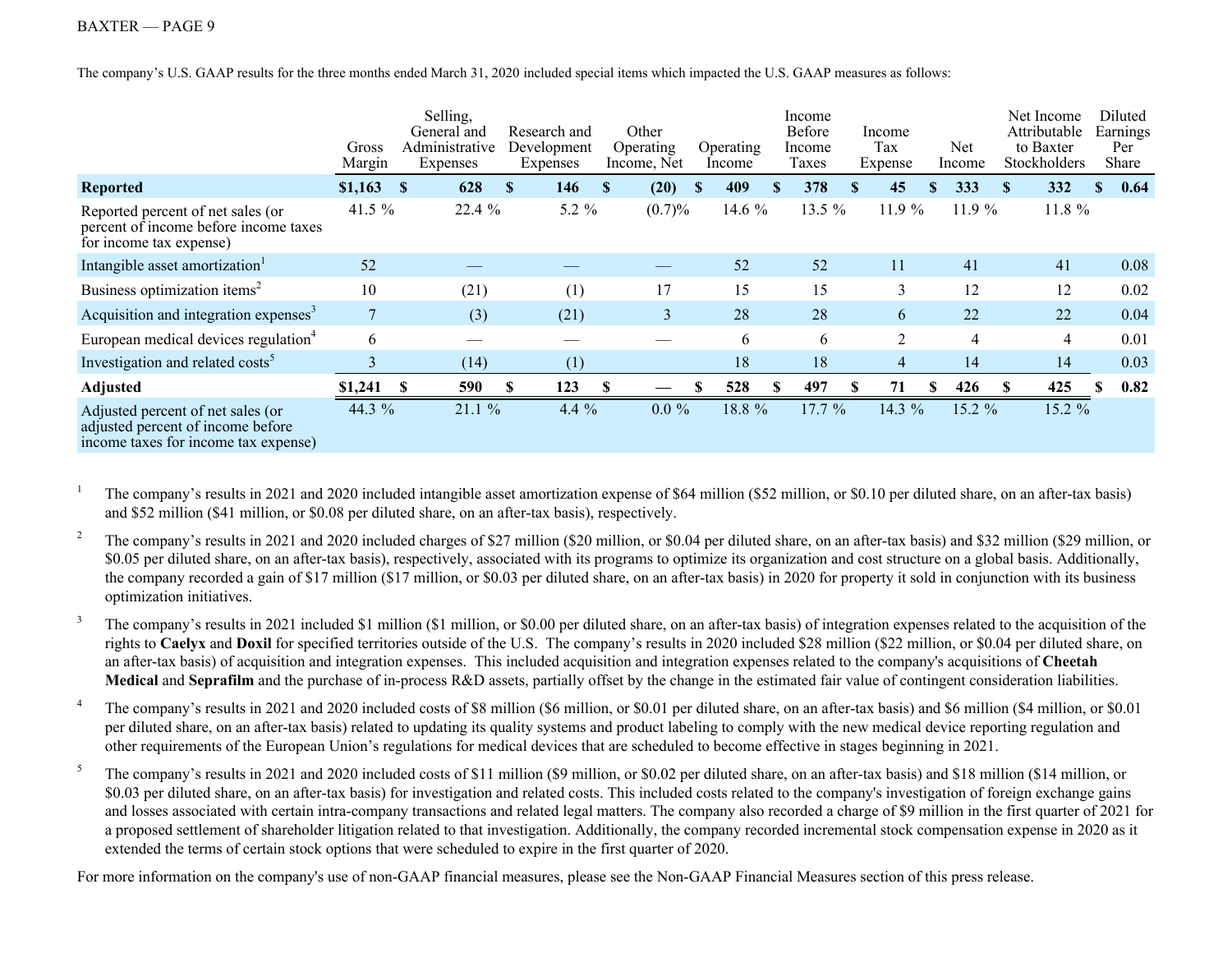# **BAXTER INTERNATIONAL INC. Sales by Operating Segment (unaudited) (\$ in millions)**

|                     |   | <b>Three Months Ended March</b><br>31, |       |                |                                                      |
|---------------------|---|----------------------------------------|-------|----------------|------------------------------------------------------|
|                     |   | 2021                                   | 2020  | $%$ Growth $@$ | $%$ Growth $@$<br><b>Actual Rates Constant Rates</b> |
| Americas            | S | $1,560$ \$                             | 1,565 | $(0)\%$        | $(1)\%$                                              |
| <b>EMEA</b>         |   | 738                                    | 688   | $7\%$          | $0\%$                                                |
| <b>APAC</b>         |   | 648                                    | 549   | $18\%$         | 8 %                                                  |
| <b>Total Baxter</b> |   | 2,946 \$                               | 2,802 | $5\%$          | $1\%$                                                |

In the first quarter of 2021, the information provided to the company's Chief Executive Officer for purposes of allocating resources and assessing performance was updated to reallocate contracted services activities performed at a German manufacturing facility from the company's EMEA segment to its Americas segment. The contracted services performed at that facility are part of the company's BioPharma Solutions business, which is managed as part of the Americas segment. Accordingly, the reported financial results of the Americas segment now include the contracted services activities performed at that facility. Segment results for the first quarter of 2020 have been recast to conform to the current year presentation.

Constant currency growth is a non-GAAP measure. For more information on the company's use of non-GAAP financial measures, please see the Non-GAAP Financial Measures section of this press release.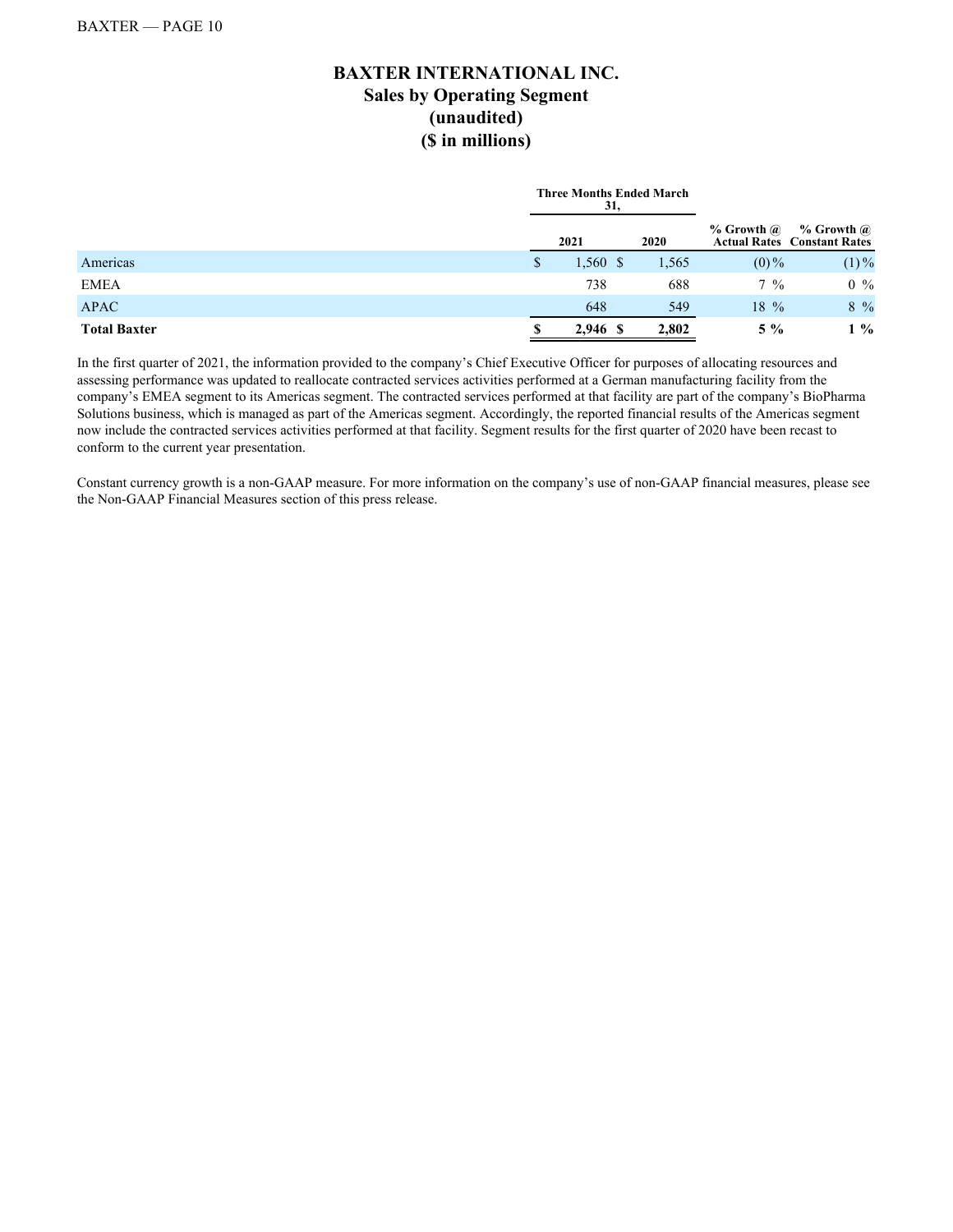# **BAXTER INTERNATIONAL INC. Sales by Product Category (unaudited) (\$ in millions)**

|                                  | <b>Three Months Ended</b> | March 31, |       |                |                                                      |
|----------------------------------|---------------------------|-----------|-------|----------------|------------------------------------------------------|
|                                  | 2021                      |           | 2020  | $%$ Growth $@$ | $%$ Growth $@$<br><b>Actual Rates Constant Rates</b> |
| Renal Care <sup>1</sup>          | \$                        | 922 \$    | 870   | $6\frac{9}{6}$ | $2 \frac{9}{6}$                                      |
| Medication Delivery <sup>2</sup> | 652                       |           | 678   | $(4) \%$       | $(6)\%$                                              |
| Pharmaceuticals <sup>3</sup>     | 552                       |           | 516   | $7\frac{9}{6}$ | $1\%$                                                |
| Clinical Nutrition <sup>4</sup>  | 234                       |           | 217   | $8\frac{9}{6}$ | $3\frac{9}{6}$                                       |
| Advanced Surgery <sup>5</sup>    | 217                       |           | 224   | $(3)\%$        | $(6)\%$                                              |
| Acute Therapies <sup>6</sup>     | 207                       |           | 156   | 33 $%$         | 28 %                                                 |
| BioPharma Solutions <sup>7</sup> | 135                       |           | 114   | 18 %           | $11\%$                                               |
| Other <sup>8</sup>               | 27                        |           | 27    | $0\%$          | $(4)\%$                                              |
| <b>Total Baxter</b>              | 2,946 \$<br>S             |           | 2.802 | $5\%$          | $1\%$                                                |

1 Includes sales of the company's peritoneal dialysis (PD), hemodialysis (HD) and additional dialysis therapies and services.

- 2 Includes sales of the company's intravenous (IV) therapies, infusion pumps, administration sets and drug reconstitution devices.
- 3 Includes sales of the company's premixed and oncology drug platforms, inhaled anesthesia and critical care products and pharmacy compounding services.
- 4 Includes sales of the company's parenteral nutrition (PN) therapies and related products.
- 5 Includes sales of the company's biological products and medical devices used in surgical procedures for hemostasis, tissue sealing and adhesion prevention.
- 6 Includes sales of the company's continuous renal replacement therapies (CRRT) and other organ support therapies focused in the intensive care unit (ICU).
- 7 Includes sales of contracted services the company provides to various pharmaceutical and biopharmaceutical companies.
- <sup>8</sup> Includes sales of other miscellaneous product and service offerings.

Beginning in the first quarter of 2021, the company's product category net sales disclosures separately present net sales from its BioPharma Solutions business, which was previously included within Other. Concurrent with that disaggregation of net sales from the company's BioPharma Solutions business, the company has also allocated certain previously unallocated sales deductions from Other to various categories, primarily based on their respective net sales. Net sales for the first quarter of 2020 have been recast to conform to the current year presentation.

Constant currency growth is a non-GAAP measure. For more information on the company's use of non-GAAP financial measures, please see the Non-GAAP Financial Measures section of this press release.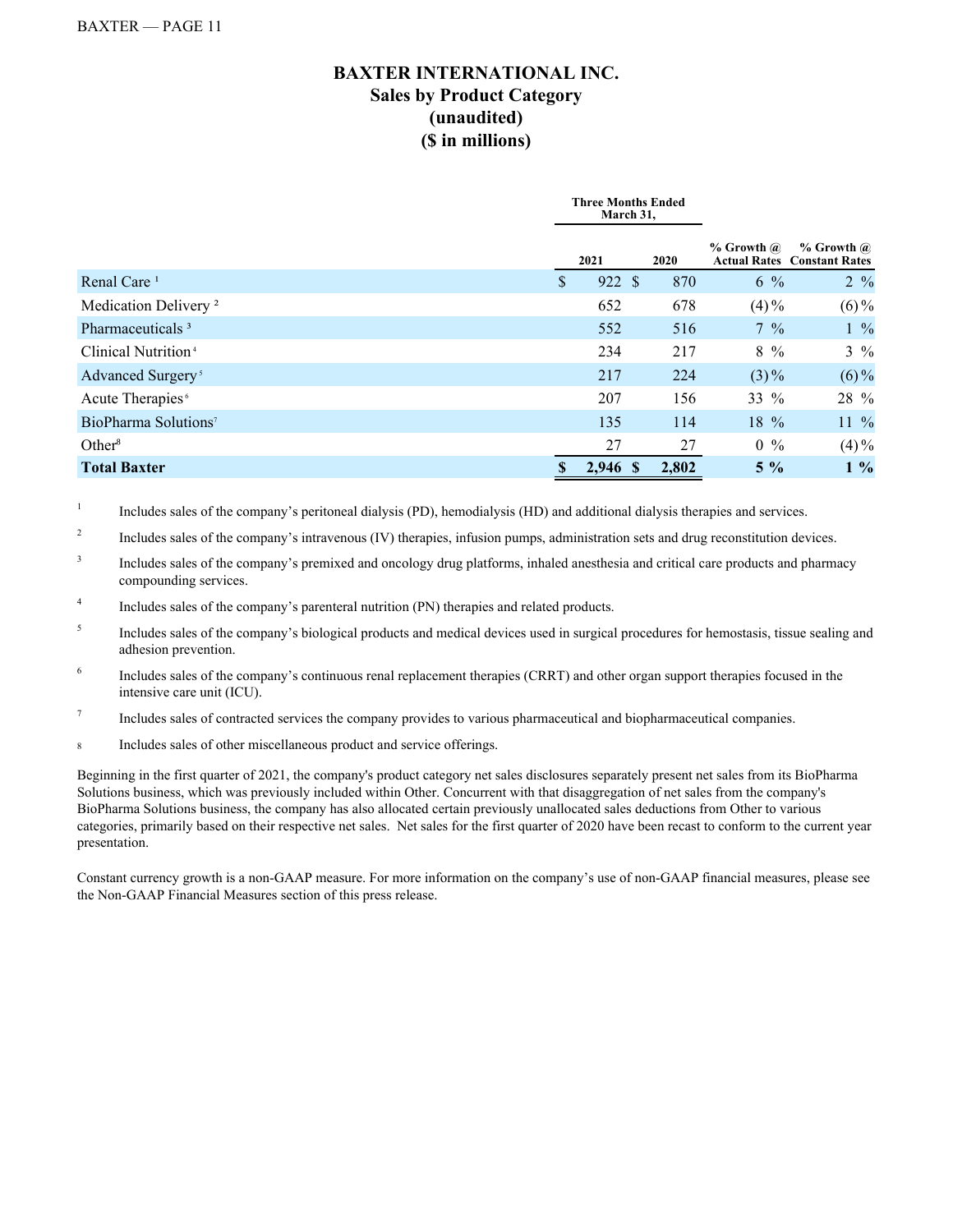# **BAXTER INTERNATIONAL INC. Product Category Sales by U.S. and International (unaudited) (\$ in millions)**

| <b>Three Months Ended March 31,</b> |      |            |                      |                      |              |    |        |                      |                       |         |                      |                 |  |  |
|-------------------------------------|------|------------|----------------------|----------------------|--------------|----|--------|----------------------|-----------------------|---------|----------------------|-----------------|--|--|
|                                     | 2021 |            |                      |                      |              |    |        | 2020                 |                       |         | % Growth             |                 |  |  |
|                                     |      | U.S.       | <b>International</b> |                      | <b>Total</b> |    | U.S.   | <b>International</b> | <b>Total</b>          | U.S.    | <b>International</b> | <b>Total</b>    |  |  |
| Renal Care                          | S.   | 216 \$     |                      | 706<br><sup>\$</sup> | 922          | \$ | 204 \$ | 666 \$               | 870                   | $6\%$   | $6\%$                | $6\%$           |  |  |
| <b>Medication Delivery</b>          |      | 411        |                      | 241                  | 652          |    | 449    | 229                  | 678                   | $(8)\%$ | $5\%$                | $(4) \%$        |  |  |
| Pharmaceuticals                     |      | <b>200</b> |                      | 352                  | 552          |    | 220    | 296                  | 516                   | $(9)\%$ | $19\%$               | $7\frac{9}{6}$  |  |  |
| <b>Clinical Nutrition</b>           |      | 83         |                      | 151                  | 234          |    | 79     | 138                  | 217                   | $5\%$   | $9\%$                | $8\frac{9}{6}$  |  |  |
| <b>Advanced Surgery</b>             |      | 126        |                      | 91                   | 217          |    | 137    | 87                   | 224                   | $(8)\%$ | $5\%$                | $(3)\%$         |  |  |
| <b>Acute Therapies</b>              |      | 81         |                      | 126                  | 207          |    | 60     | 96                   | 156                   | $35\%$  | $31\%$               | 33 %            |  |  |
| BioPharma Solutions                 |      | 44         |                      | 91                   | 135          |    | 48     | 66                   | 114                   | $(8)\%$ | 38 %                 | 18 %            |  |  |
| Other                               |      | 19         |                      | 8                    | 27           |    | 20     |                      | 27                    | $(5)\%$ | $14\%$               | $0 \frac{9}{6}$ |  |  |
| <b>Total Baxter</b>                 |      | 1,180S     |                      | $1.766$ \$           | 2.946        | S  | 1.217S | 1.585                | 2.802<br>$\mathbf{s}$ | $(3)\%$ | $11\%$               | $5\%$           |  |  |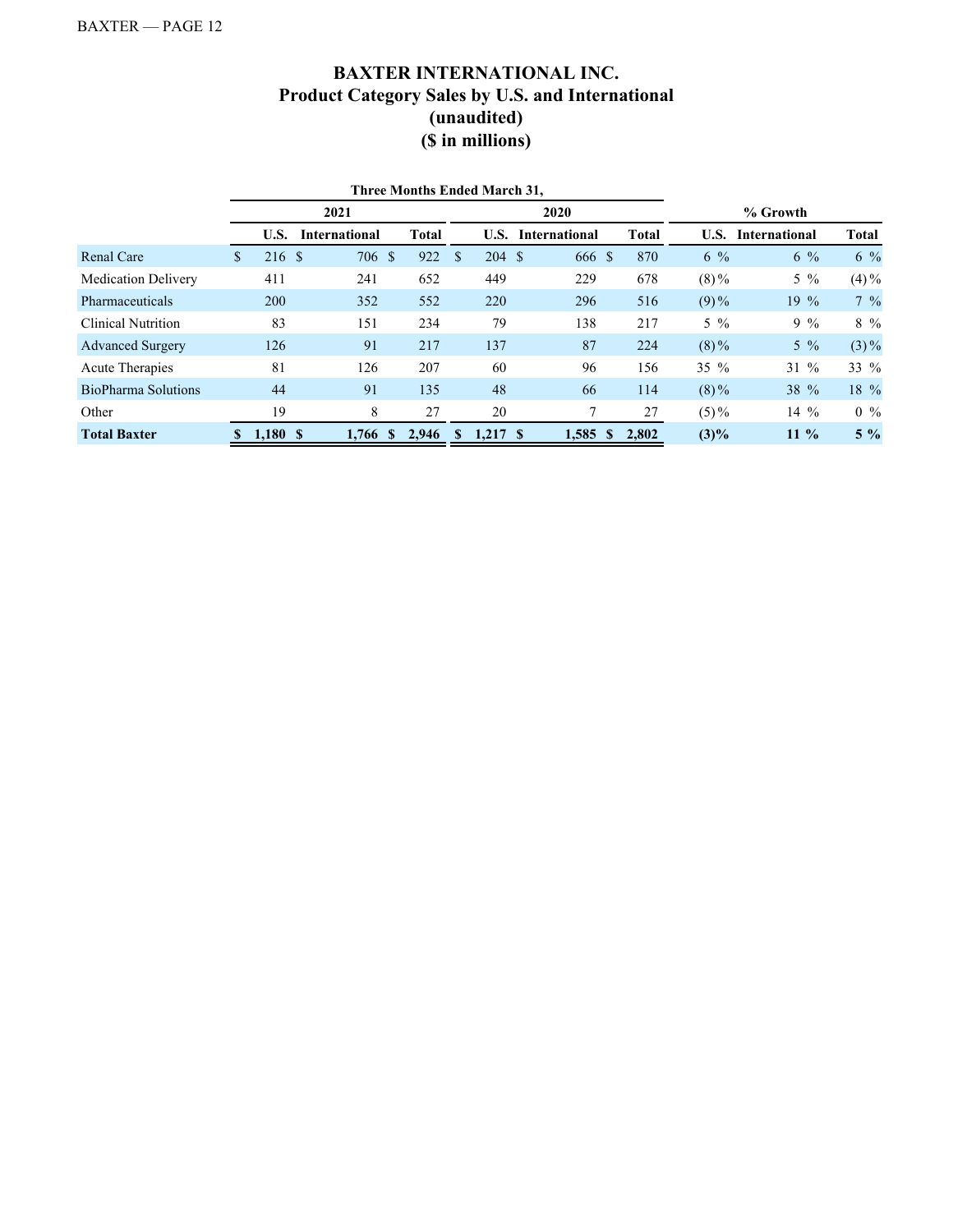## **BAXTER INTERNATIONAL INC. Reconciliation of Non-GAAP Financial Measure Operating Cash Flow to Free Cash Flow (unaudited) (\$ in millions)**

#### **Three Months Ended March 31,**

|                                                    | 2021 | 2020 |     |  |
|----------------------------------------------------|------|------|-----|--|
| Cash flows from operations - continuing operations | 377  |      | 274 |  |
| Capital expenditures                               |      |      |     |  |
| Free cash flow - continuing operations             | 206  |      | 102 |  |

Free cash flow is a non-GAAP measure. For more information on the company's use of non-GAAP financial measures, please see the Non-GAAP Financial Measures section of this press release.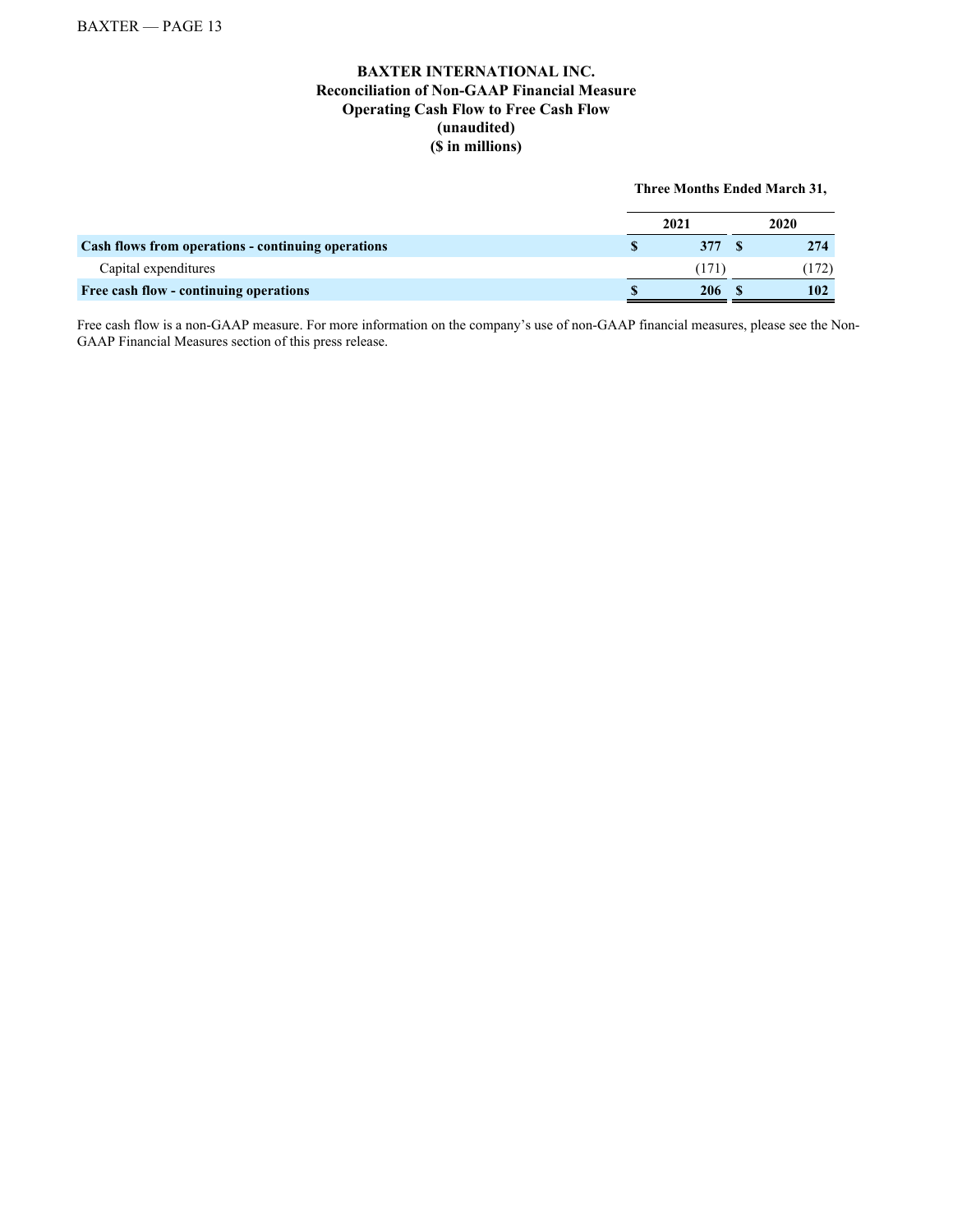## **BAXTER INTERNATIONAL INC. Reconciliation of Non-GAAP Financial Measure Change in Net Sales Growth As Reported to Operational Sales Growth From The Three Months Ended March 31, 2020 to The Three Months Ended March 31, 2021 (unaudited)**

|                            | <b>Net Sales</b><br>Growth<br><b>As Reported</b> | Caelyx and<br>Doxil | FX       | Operational<br>Sales Growth* |
|----------------------------|--------------------------------------------------|---------------------|----------|------------------------------|
| <b>Renal Care</b>          | $6\%$                                            | $0\%$               | $(4) \%$ | $2 \frac{9}{6}$              |
| <b>Medication Delivery</b> | $(4) \%$                                         | $0\%$               | $(2)\%$  | $(6)\%$                      |
| Pharmaceuticals            | $7\%$                                            | $(3)\%$             | $(6)\%$  | $(2)\%$                      |
| <b>Clinical Nutrition</b>  | $8\%$                                            | $0\%$               | $(5) \%$ | $3\%$                        |
| <b>Advanced Surgery</b>    | $(3)\%$                                          | $0\%$               | $(3)\%$  | $(6)\%$                      |
| <b>Acute Therapies</b>     | 33 %                                             | $0\%$               | $(5) \%$ | 28 %                         |
| <b>BioPharma Solutions</b> | 18 %                                             | $0\%$               | $(7) \%$ | $11\%$                       |
| Other                      | $0\%$                                            | $0\%$               | $(4) \%$ | $(4) \%$                     |
| <b>Total Baxter</b>        | $5\%$                                            | $0\%$               | (4)%     | $1\%$                        |
|                            |                                                  |                     |          |                              |
| U.S.                       | $(3)\%$                                          | $0\%$               | $0\%$    | $(3)\%$                      |
| International              | $11\%$                                           | (1)%                | $(6)\%$  | $4\%$                        |

\*Totals may not add across due to rounding

Operational sales growth is a non-GAAP measure. For more information on the company's use of non-GAAP financial measures, please see the Non-GAAP Financial Measures section of this press release.